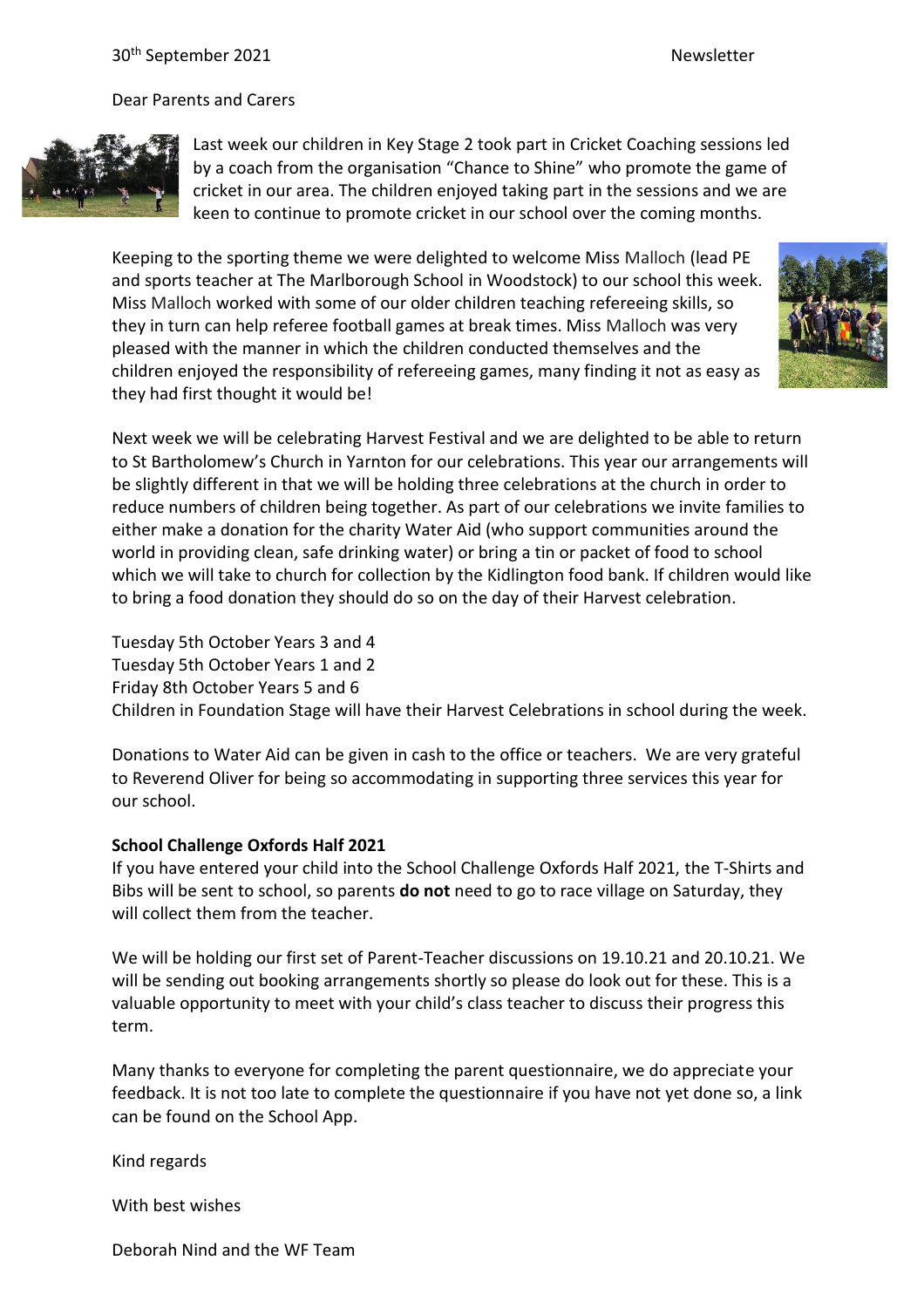### **Our assembly theme for the month of September is Appreciation**



Writer of the week – Maisie in Year 4 Mathematician of the week – Maisie in Year 6 Reader of the week – Forrest in Year 1 School Value – Charlie in Year 4 BLP of the week – Senay in Year 2

Congratulations to the following children who have reached their 25 nights of reading at home: Ella in Kingfishers. Gabriel in Swallows. Ben, Anelie, Kieran, Selina, Ava, Isla & Annabel in Kestrels. Emily, Charlie, Ingrid, Georgia, Milly, Nathan, Daisy, Zeko & Nancy in Owls. Luka in Red Kites. Daniel, Toby, Betsy, Dora, Frankie & Ellie-Mae in Eagles. Maisie, Nell, Claire C, Daisy, Iris & Peter in Peregrine Falcons. Finley in Sky Larks.

#### **Attendance EVERY SCHOOL DAY COUNTS!**

There are only 190 statutory school days in one year and 175 days (weekends and school holidays) available to use for holidays. Parents should avoid taking their children out of school during term time in order to go on holiday.

| <b>Class</b>      | Attendance for 20.09.21 - 24.09.21 |
|-------------------|------------------------------------|
| Eagles            | 92.92%                             |
| Kestrel           | 98.32%                             |
| Kingfishers       | 98.33%                             |
| Nightingales      | 96.92%                             |
| Owls              | 95.30%                             |
| Peregrine Falcons | 96.43%                             |
| <b>Red Kites</b>  | 100%                               |
| Robins            | 96.88%                             |
| Sky Larks         | 98.02%                             |
| Swallows          | 95.77%                             |
| Wrens             | 96.47%                             |
| Total             | 96.92%                             |

### **Breakfast Club**

Breakfast club runs every day from 07:30 – 08:45 in the Howard Hillsdon building (old playgroup). The children enjoy a range of breakfast cereals, fruit juices, yoghurts and toast, followed by the opportunity to play indoor games. The cost is £5.00 per child. If you would like your children to take part in breakfast club, **please see the staff in the office to book prior to attendance, the office is now taking bookings for this term.**

### **Individual & Siblings School Photos**

Tempest will be coming in on 06.10.21 to take your child's individual photo. This year due to the pandemic and keeping people to a minimum in school at one time, the sibling photo will be only with the siblings in school.

### **Robins & Wrens Pumpkin Patch**

Robins and Wrens are going to make a pumpkin patch in the garden! If you would like to donate pumpkins for this could you bring in from Monday 4th October. They are also looking for a couple of hay bales, if you are able to donate any hay bales, please contact the office.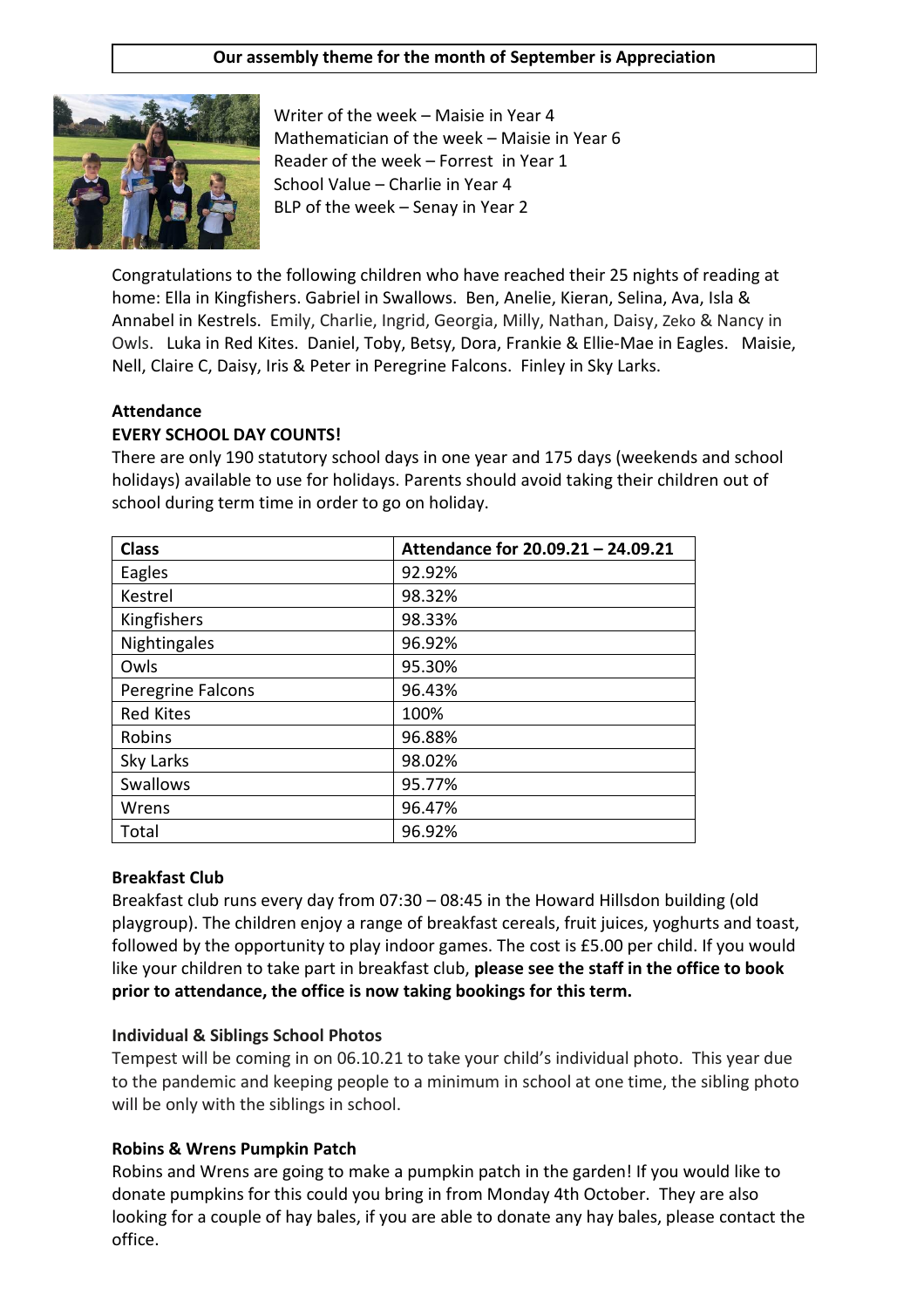## **Morrisons Good to Grow Scheme**

We are participating in Morrisons Good to Grow Gardening Scheme, where the school will receive gardening equipment. If you shop online or instore at Morrisons you can collect points for our school, if you shop at Morrisons and would like to help the school get some more gardening equipment, please do the following:

1. Sign up to MyMorrisons today. Simply go to mymorrisons.com or download the MyMorrisons app

2. Once registered you can collect Grow Tokens for any shopping you do online or in store

3. On your first visit to MyMorrisons you'll be asked to select the school you'd like to donate your Grow Tokens to

4. Then after each shop log onto your MyMorrisons account and donate

## **News from the PTA**

Just a reminder that the PTA AGM is booked for Thursday 7th October at 7.30pm in the school hall. We are planning to offer zoom invites too, if you would like to attend either in person or virtually please email us at [williamfletcherschoolpta@gmail.com](mailto:williamfletcherschoolpta@gmail.com) to confirm your attendance.

We are still in need of a new chair or co-chairs for the PTA.

Words from our current chair Steph "This is a wonderful way to help support our children and school. Please do get in touch with me if you are interested. I didn't know anything about the PTA before I became chairperson and I have really enjoyed getting involved. No prior experience is necessary just a capacity to work with the PTA team and the school. Our current secretary and treasurer are amazing and will help you all the way. The active members are knowledgeable and keen to try new and old things. If you are even slightly tempted I can assure you it's a very rewarding role"

To speak with Steph or get more information on the role please email [williamfletcherschoolpta@gmail.com](mailto:williamfletcherschoolpta@gmail.com)

# **Events at Yarnton Royal British Legion**

The Royal British Legion have a few events coming up, and it would be great to have lots of local people at these events, please see below for the details:

# **Halloween Disco**

Friday 29th Oct, Starts at 8pm.

Fun for all the family! Prizes for best costumes (Children and Adults!)

£2 per ticket, or £5 per Family. Tickets available now from the British Legion or contact Jo Coffey (jovarney2001@yahoo.co.uk).

## **Christmas Craft and Gift Fair**

Sunday 7th Nov, 11am - 2pm

Lots of stalls selling homemade goodies, including Wreaths, wooden gifts, chocolate products, preserves, bath and body products and lots more! Refreshments will also be available.

## **Step 2 Dance Lessons**

A local dance company Step 2 that comes into school has lots of lessons for all range of ages. Please see website below for further details: [Step 2 Dance Oxford Homepage](https://www.step2dance.co.uk/home) — STEP 2 DANCE

## **Yarnton Youth Netball**

Open to boys and girls in years 3, 4, 5 & 6 from William Fletcher School. Training is on Wednesdays at the school, after school until 4pm. Places are limited, and if you are interest in your child taking part please email [yarntonyouthnetball@gmail.com](mailto:yarntonyouthnetball@gmail.com) for more